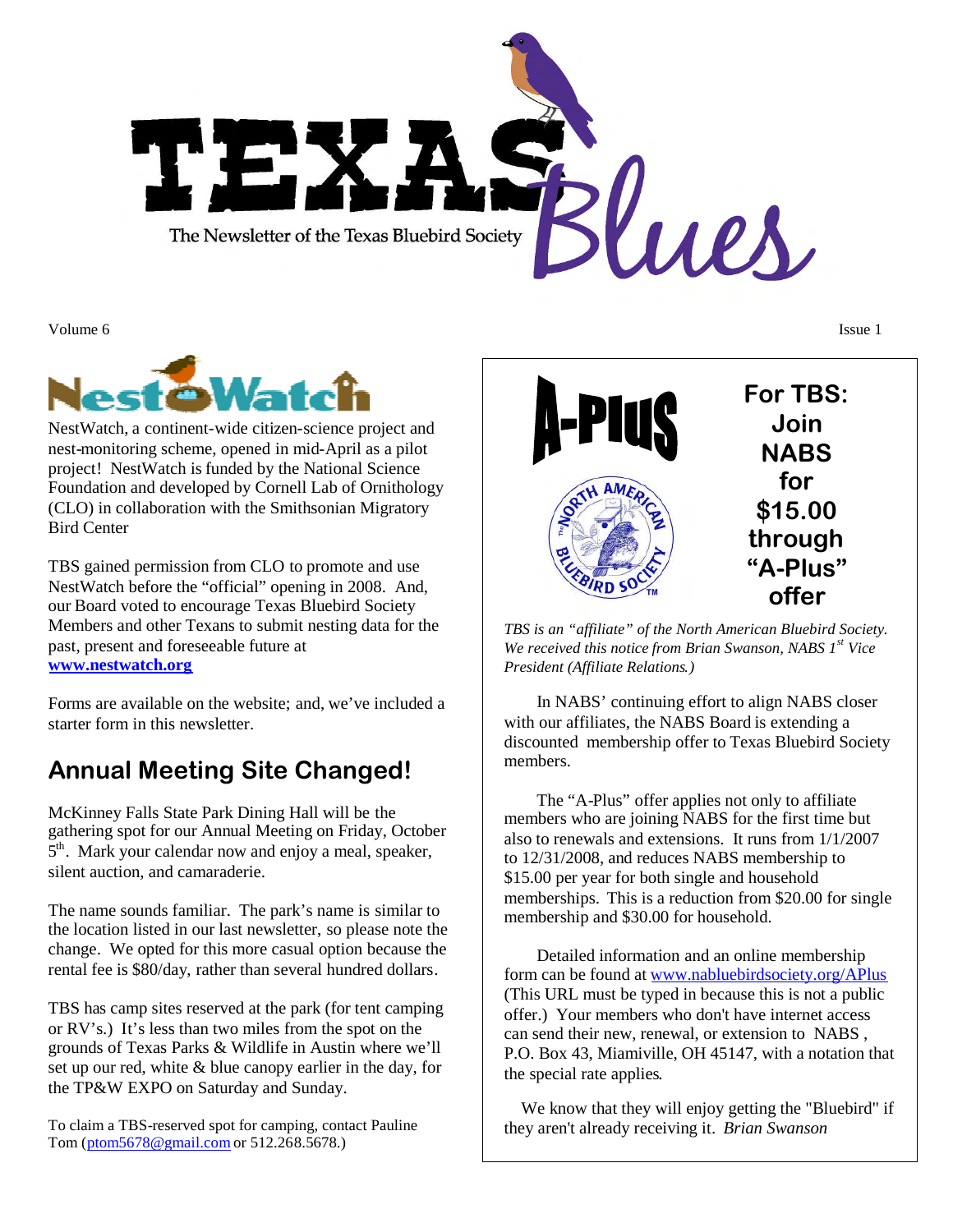# *from the E-box*

*in this issue, get an inbox look at a few communications from members and inquirers*

January 24, 2007

 In Abilene we are seeing all three bluebird species this winter, Mountain, Western and Eastern. On the CBC, we had a flock of 43 Eastern Bluebirds at Dyess AFB; at the end of



the day we tallied 71 EABL and 68 Western Bluebirds overall. So Abilene is taking good care of someone's bluebirds. I hate to see them go back home but am also excited to see how many easterns stick around to nest here. We added more nestboxes at Dyess and I now have 40 boxes to monitor. *Laura Packer*, *Abilene*

*lgpacker@cox.net www.bigcountryaudubon.org*

*Laura will share about her bluebird trail at Dyess Air Force Base during our 2007 Bluebird Symposium in Wichita Falls on August 18th. She took this photo of a Mountain Bluebird at Dyess AFB on Valentine's Day.*

January 26, 2007

Hi folks,

 Just wanted to say thank you for your great website. In early January I built two nestboxes (TB-1C) and put them up in our back yard. The plans are excellent. We had seen bluebirds off and on for the year and a half we have been here on our rural Caddo Mills 2 acres. Last week we were thrilled to see them investigating both boxes. This morning they were entering them and hopefully will nest.

Thanks again. You've done a great job with the information and your web site is among the best organized I've seen. *Bruce and Beverly Frantz*

April 5, 2007

Hi Texas Bluebird Society,

Just a quick note about our bluebirds. Although we told you they investigated the boxes in late Jan., they didn't start building their nest until early March. Late last week, she had 5 beautiful blue eggs. We have thoroughly enjoyed watching their behavior and the male is always around, catching insects (crane flys on our window screens) and chasing off other birds including sparrows and a redwing blackbird (both parents did that).

So thanks again to TBS for getting us started. We are addicted to bluebirds now! *Bruce & Beverly Frantz, Caddo Mills*

### February 23, 2007

 We place Bluebird boxes on metal fences sometimes. Is it OK to place a little Tanglefoot around the contact interfaces between the metal post and the Bluebird box to keep fire ants at bay? What about using it where the boxes are placed on wood fence posts or barbed wire? (The Tanglefoot would be placed mostly around the back side of the boxes.)

What do you recommend to use to keep wasps from building nests in the boxes?

### *Rob Iski*

*Outdoor Recreation Planner Balcones Canyonlands National Wildlife Refuge*

Hi Rob,

 It "feels good" to hear from a relationship established at the National Bird Education Conference in early February! Thank you for contacting TBS.

Indeed, Tanglefoot is the most effective fire ant deterrent. Care must be taken to apply it only where birds will not come in contact with the substance.

On metal conduit, I normally put about a 1/2" ring of Tanglefoot about 24" above ground.

It must be "renewed" after intense rains and after many insects/ants are trapped.

An added benefit with Tanglefoot is that you'll be able to "track" whether snakes have accessed the nestbox and know to take extra steps to deter them.

Rub the interior roof of your nestboxes with a bar of Ivory soap to make it more difficult for wasp nests to adhere. *Pauline Tom, President*

*Board Member, LeAnn Sharp, reminds, "TBS advises pole-mounting, rather than fence-mounting, to make nestboxes less susceptible to predation."*

*From a March 6, 2007 letter that TBS Member, Barb Ohlman, wrote to Heritage Church of Christ in Keller*

 It is my pleasure to inform you that on February 21, two bluebird nestboxes were installed on the church property. They are located northeast of the building along the property line. Approximately 500 feet exist between the two boxes.

 The Texas Bluebird Society and myself want to thank you for allowing us to use your land for this worthwhile endeavor. As you may know, bluebird habitat is disappearing before our eyes on a daily basis. Hopefully, a pair of bluebirds will be nesting this season or next.

 I will be monitoring the boxes on a weekly basis to determine any results and to prevent possible predators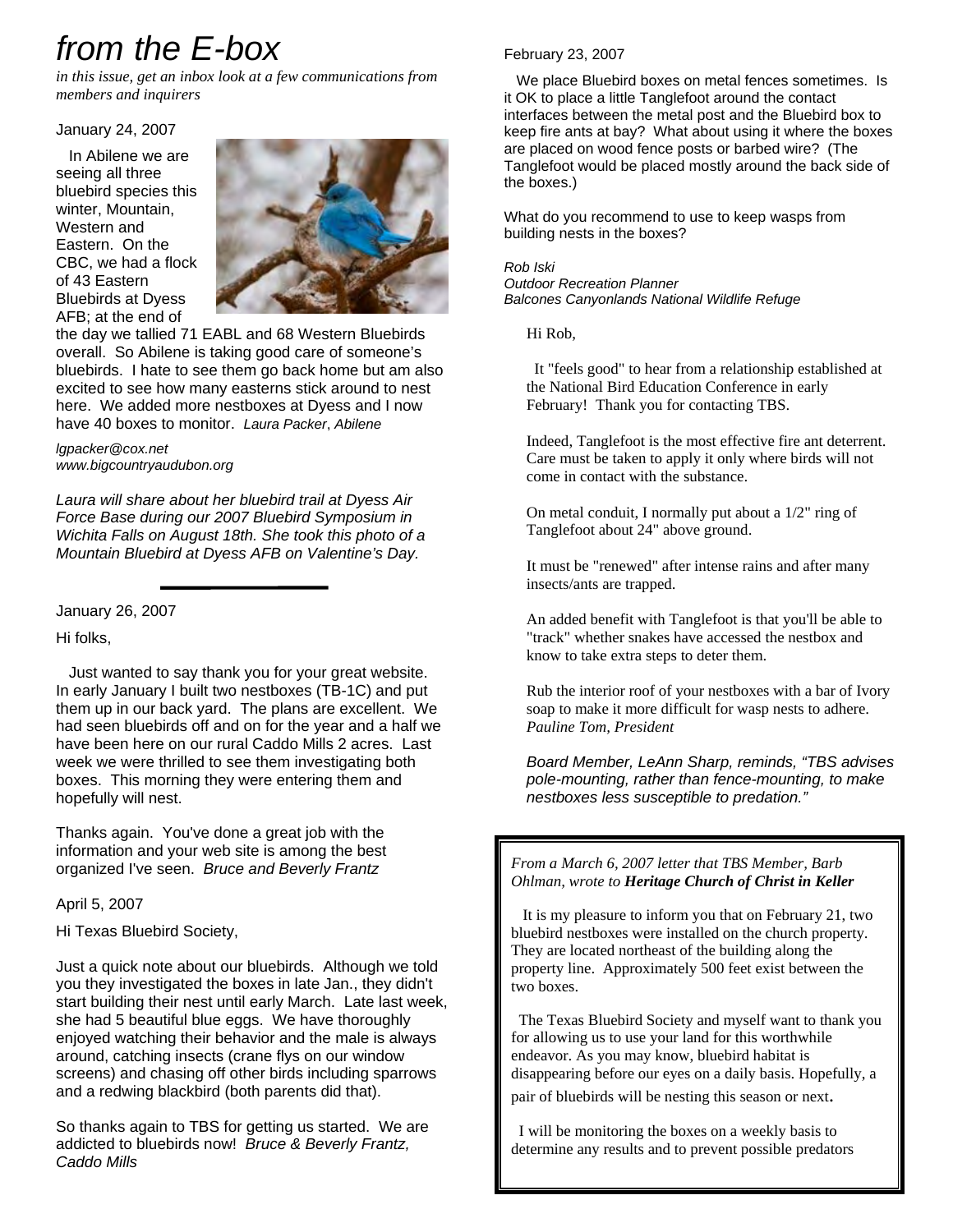*Here's a series of notes from Paul Nelson, who (like Bruce Frantz) met TBS through nestbox plans on our website. Read to the end to see how he took going out on a limb with mealworm feeding to new heights!*

#### February 12, 2007

 I recently built a bluebird house using the instructions on your website. I am very excited about contributing to the conservation of the beautiful eastern bluebird. I am so enthused about this new venture.

I recently saw a bluebird in my yard. I've lived in Texas my whole life (28 years--21 years in the Dallas area) and never saw a bluebird. It was one of the most beautiful things I've ever seen.

My mom then researched bluebirds in Texas (we had no idea they were even here) and came across your website detailing how to build a home for them. We had it done by the end of the week! *Paul Nelson*

#### *TBS thanked him for his note and invited him to join.*

### February 17, 2007

 I tell ya, I'm getting a little discouraged. Bluebirds come around (just saw two some yesterday), but they don't seem to be interested in my backyard. I've set-up my nestbox and food for them, but the furthest they come is on my fence for a brief time before they fly away. (He told how he changed the orientation of the nestbox.) s of!). Anyway, I put dried mealworms with some "bluebird nuggets" in a bowl on a stool about 15 ft behind the nestbox. They've been sitting there for a while untouched. Any idea why? Is it just a matter of finding the food? Is there any way to make the nestbox more attractive? Are they less-likely to nest in a backyard compared to a golfcourse? Also, I didnt get the nestbox up until Feb 10. Was I too late? I keep an eye out every day. The thought of having a family move in is amazing...almost too good to be truly possible. I'm trying though. Let me know if you have any other tips.

Anyway, thanks for getting back to me! I appreciate it and plan on becoming a member. I'm thinking that I may be able to approach the golfcourse owner next to my home at the end of the year to discuss a bluebird trail. *Paul Nelson*

Paul, I hate to have to tell you this ... but some people wait for years before their nestbox attracts a bluebird pair. And, some never do.

You might be able to attract bluebirds to your yard (since you're seeing them) by putting out live mealworms. thenaturesway.com is one of the mealworm distributors that gives support to the Texas Bluebird Society and the North American Bluebird Society. (NABS members receive a 15% discount on mealworms.)

The bluebirds do not need the mealworms. People "need" the mealworms in order to see the bluebirds up close.

In Texas, where bluebirds have live insects year-round, they're not likely to eat dried mealworms.

It's a bit early for the bluebirds to select a nesting cavity. Mid-March will be much more likely. … You might turn the hole towards an open area with a tree/bush within "flying distance" for the little fledging bluebirds. … It'll be a good idea to approach the golf course ... "Today" is always a good day to install a nestbox :-) *Pauline Tom, President*

### March 28, 2007

 I'll have you know that I have finally gotten the bluebirds to establish my backyard as a resource for food! They are officially coming frequently to eat mealworms! It's unbelievably exciting! I had put out mealworms trying to attract them before, and they all died within a week of no bluebirds! I stayed focused and encouraged. While reading another website someone recommended to put the mealworms within 5 ft from their favorite perch site. Well, at my house, their favorite perch site is my TV antenna! So I climbed up on my roof and thumb tacked an empty milk jug bottom under the antenna! Guess, what? In 5 minutes, a pair showed up and the female began eating! The next day, they found two containers I placed in my backyard! Today, they returned every 10-15 minutes to munch! How awesome! Still no bluebirds in the nestbox, but we'll see. Maybe next year. *Paul Nelson, new TBS member*

 I am using greased, 4" diameter PVC pipe on about 2/3 of my nestboxes and so far, a snake has not defeated the greased PVC. They have left body tracks in the grease as high as 24 to 30 inches, but not any higher. In the past over a period of several years, the snakes have always climbed over my snake guards; I hope this time, they are not successful. In the past, I have had snakes climb 3/4" and 1" diameter greased steel emt. I think the reasons the greased PVC is successful is: (1) the PVC is a smooth, slick surface; and, (2) after the snake has used a few loops of his body around the pipe to get grip on the pipe, he does not have enough body left to go up the pipe.

I buy the cheapest grease gun grease that I can find, put it in a gallon can, and dilute it with new or used motor oil.

I wait to apply the grease until an egg has been laid in the nest. After two to four months when the grease gets stiff and is not slippery on the PVC, I recoat the pipe.

After the nesting season is over and before autumn, I will wipe the grease off of the pipe with an old cloth soaked in a solvent or detergent. The winter rains will wash the pipe clean of remaining grease. The cleaning steps have prevented the grease from hardening during winter and from becoming a surface that snake can "get a grip on" during the next year.

The greased PVC pipe requires on going maintenance. *Dan Hanan. Houston and Bastrop*